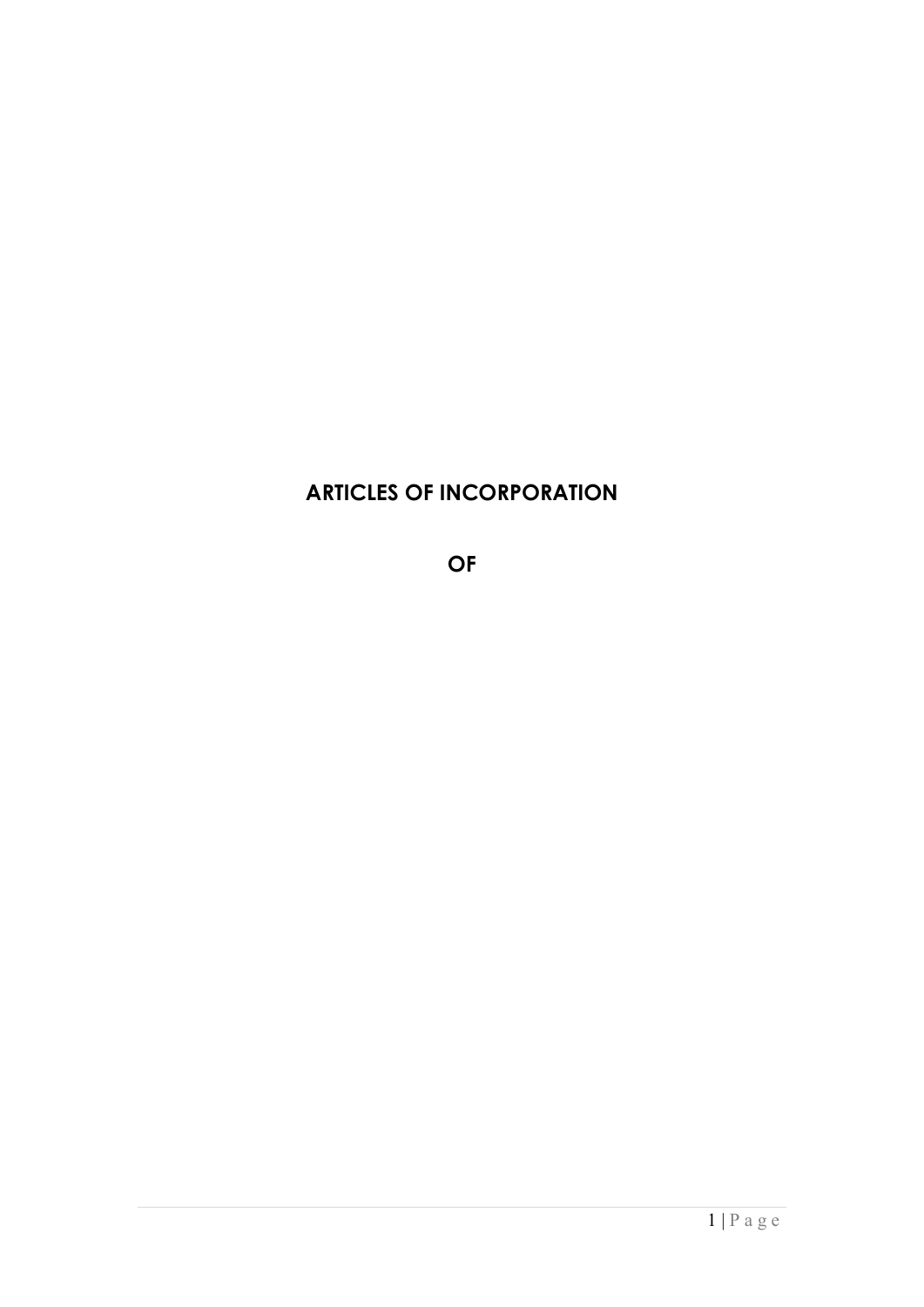# **TABLE OF CONTENTS**

| $\mathbf{1}$   |  |
|----------------|--|
| $\overline{2}$ |  |
| 3              |  |
| 4              |  |
| 5              |  |
| 6              |  |
| 7              |  |
| 8              |  |
| 9              |  |
| 10             |  |
| 11             |  |
| 12             |  |
| 13             |  |
| 14             |  |
| 15             |  |
| 16             |  |
| 17             |  |
| 18             |  |
| 19             |  |
| 20             |  |
| 21             |  |
| 22             |  |
| 23             |  |
| 24             |  |
| 25             |  |
| 26             |  |
| 27             |  |
| 28             |  |
| 29             |  |
| 30             |  |
| 31             |  |
| 32             |  |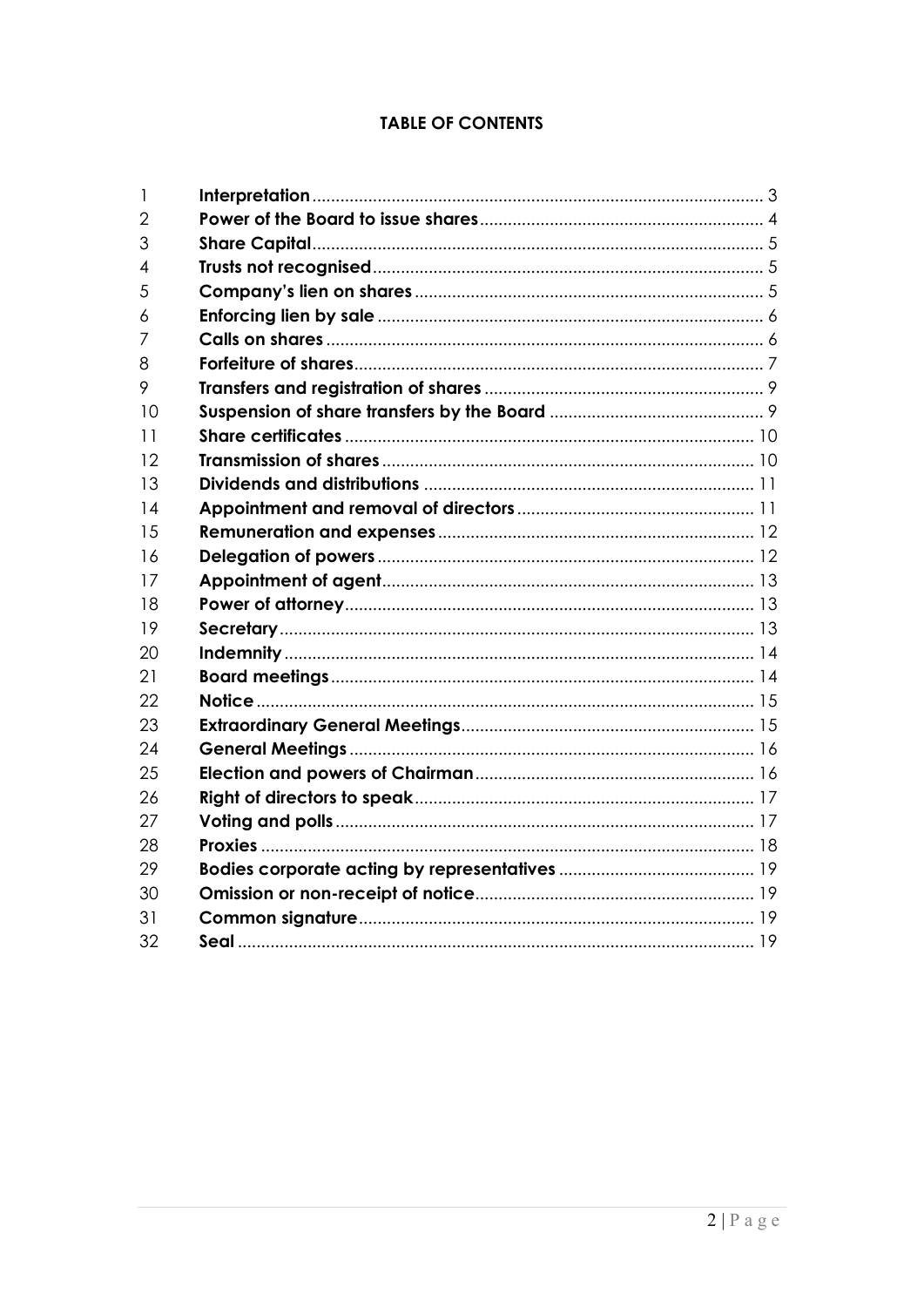### 1 **Interpretation**

#### $1.1$  In these articles –

"**articles**" means these articles of incorporation as altered from time to time.

"**Board**" means the Board of directors of the company, or the Board of directors present at a meeting of the Board at which a quorum is present, or present at a meeting of a committee of the Board of directors.

"**circulating resolution**" has the meaning set out in article 21.5.

"**clear days**" in relation to the period of notice means that period excluding the day when notice is given or deemed to be given and the day for which it is given or on which it is to take effect.

"**date of forfeiture**" has the meaning set out in article 8.3.

"**Extraordinary General Meetings**" has the meaning set out in article 23.1.

"**member**" means the registered holder of a share in the company as recorded in the register.

"**person**" includes an individual and a body corporate.

"**register**" means the register of members kept by the company as required by section 123 of the Law.

"**the Law**" means the *Companies (Guernsey) Law, 2008*.

"**the company**" means the company formed under the memorandum of incorporation with the name:

"**the memorandum**" means the memorandum of incorporation of the company.

Unless the context otherwise requires, words or expressions contained in these articles bear the same meaning as in the Law.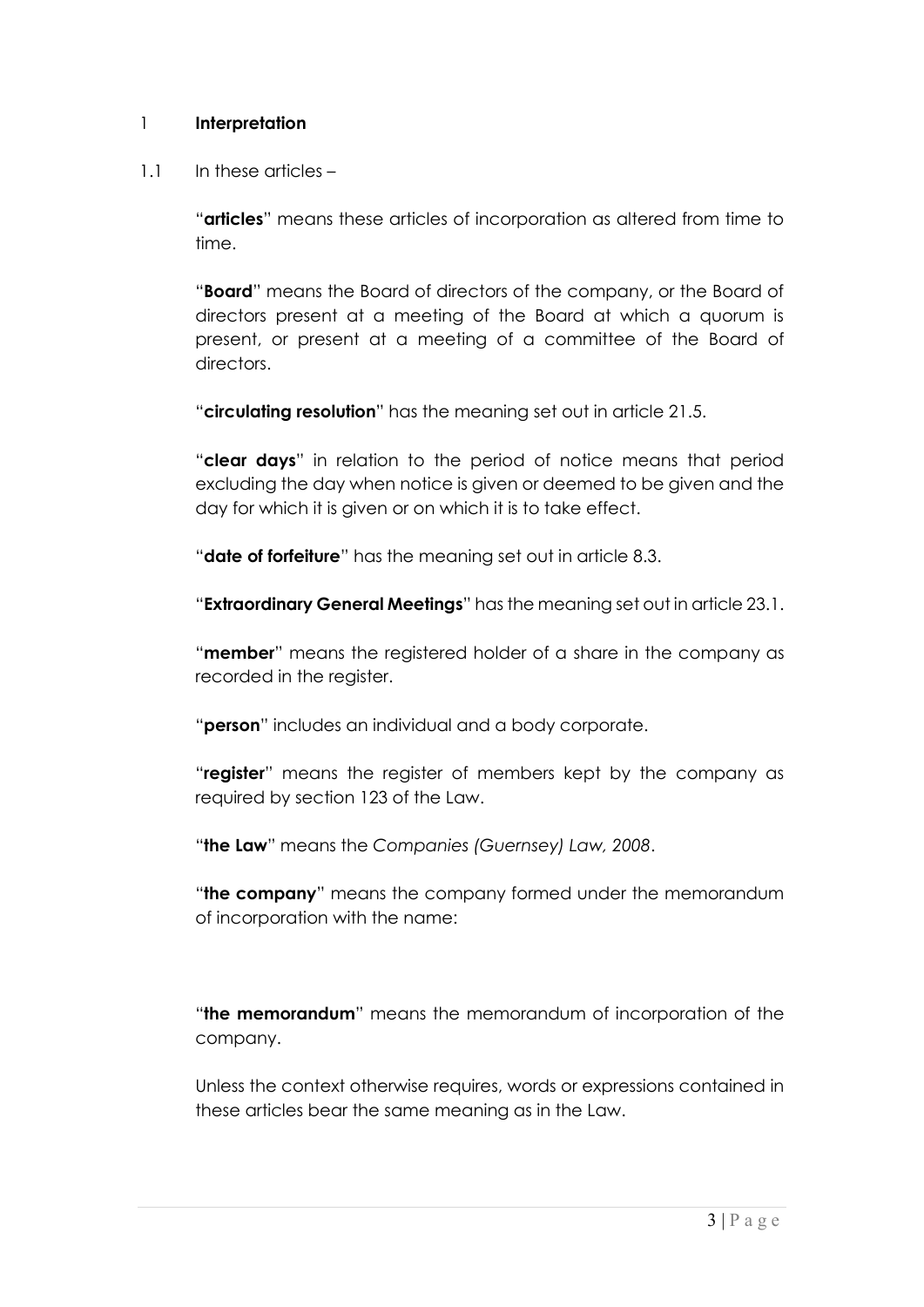### 1.2 In these articles:

(a) words in the singular include words in the plural and vice versa, and

(b) words imparting a gender include every other gender.

- 1.3 These articles must be read in conjunction with and are subject to the provisions of the Law.
- 1.4 Headings and subheadings are included only for convenience and do not affect the meaning of these articles.
- 1.5 References to enactments are to such enactments as from time to time modified, re-enacted or consolidated and shall include any enactments made in substitution for an enactment which is repealed and any Ordinances or Regulations made under those enactments.

#### 2 **Power of the Board to issue shares**

2.1 Subject to the provisions of the Law, on such terms and conditions as it sees fit, the Board may:

(a) exercise the power of the company to issue shares or grant rights to subscribe for, or convert any security into shares, in accordance with section 291 of the Law,

(b) issue shares of different types within the meaning of section 277 of the Law or shares of different classes, and the creation or issuance of any such shares or any additional shares ranking equally with an existing type of class of share is deemed not to vary the rights of any existing member,

(c) subject to sections 342 and 348 of the Law, convert all or any classes of its shares into redeemable shares,

(d) issue shares which have a nominal or par value,

(e) issue shares of no par value,

(f) issue any number of shares they see fit,

(g) issue fractions of a share within the meaning of section 280 of the Law,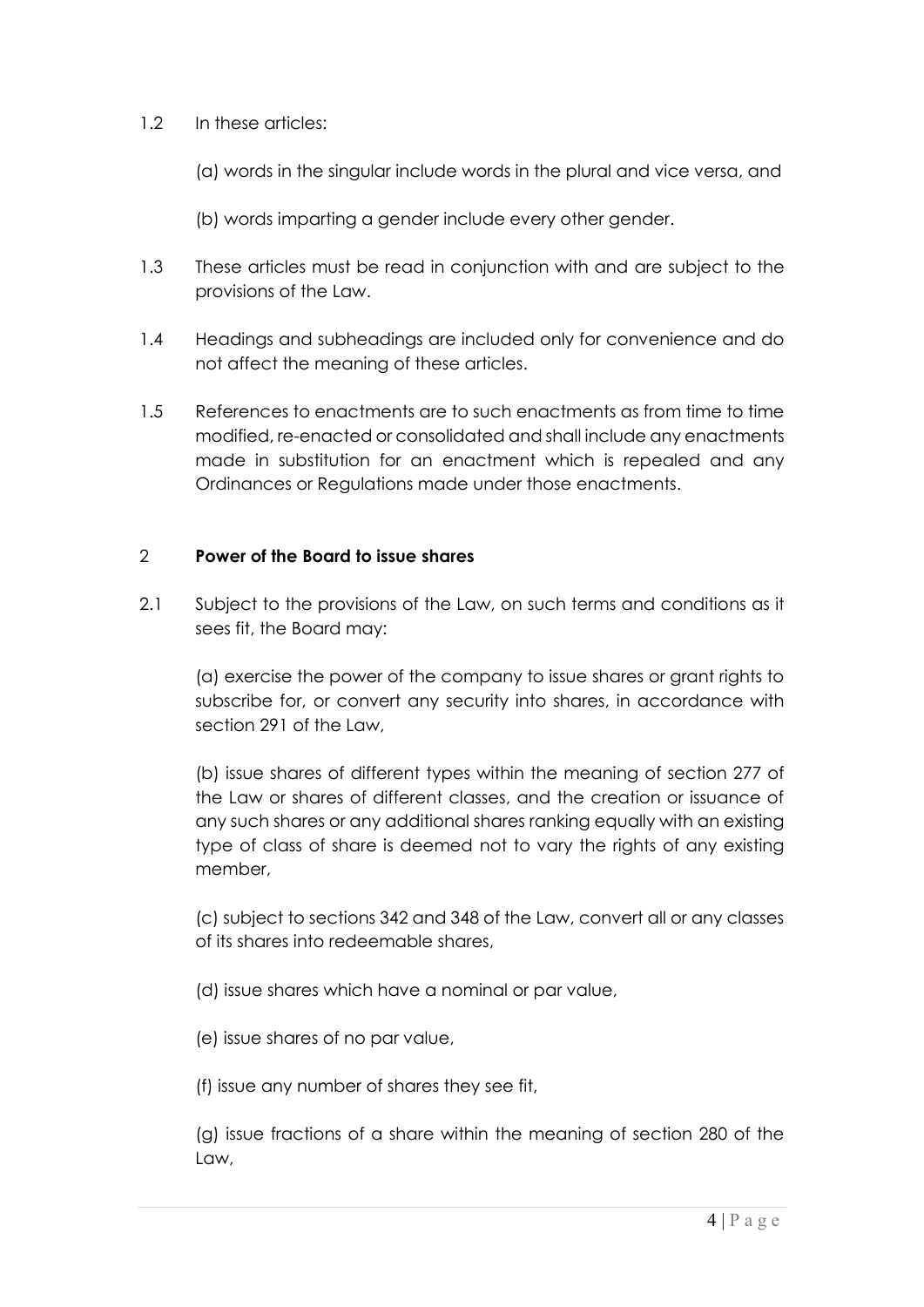(h) make arrangements on the issue of shares to distinguish between shareholders as to the amounts and times of payments of calls on their shares,

(i) pay dividends in proportion to the amount paid up on each share where a larger amount is paid up on some shares than on others, and

(j) pay commissions in such manner and in such amounts as the Board may determine.

- 2.2 The company may hold treasury shares in accordance with the provisions of the Law.
- 2.3 Subject to the provisions of the Law the company may purchase its own shares and with respect to those shares, cancel them or hold them as treasury shares.

### 3 **Share Capital**

3.1 The members may, by ordinary resolution alter the company's share capital in accordance with section 287 of the Law.

# 4 **Trusts not recognised**

4.1 No person is to be recognised by the company as holding any share upon any trust (either express, implied or constructive) and the company is not obliged to recognise any interest in any share except an absolute right to the registered holder of that share.

# 5 **Company's lien on shares**

- 5.1 The company shall have a first and paramount lien on every share (not being a fully paid share) for all money (whether presently payable or not) called or payable at a fixed time in respect of that share, and the company shall have a first lien on all shares (other than fully paid shares) standing registered in the name of a single person for all money payable by him or his estate to the company. The company's lien on a share shall extend to all dividends payable thereon.
- 5.2 Subject to the provisions of the Law with respect to distributions, the Board may at any time either generally or in any particular case waive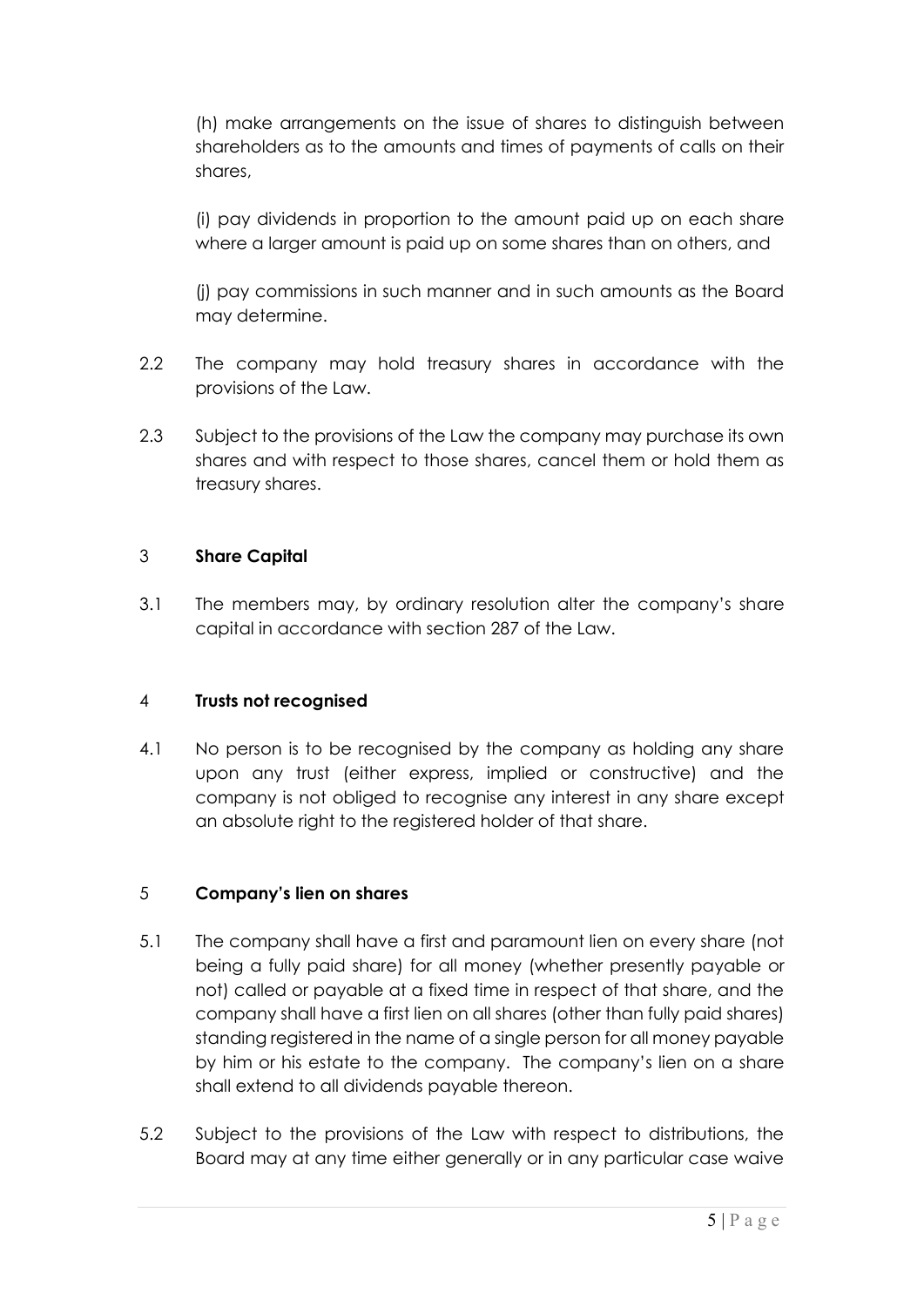any lien that has arisen or declare any share to be wholly or in part exempt from the provisions of article 5.1.

# 6 **Enforcing lien by sale**

- 6.1 The company may sell, in such manner as the Board thinks fit, any share on which the company has a lien provided that a sum in respect of which the lien exists is presently payable and is not paid within 14 clear days of notice being given to the member in accordance with article 6.2.
- 6.2 Before exercising any right of sale under a lien the company must:

(a) serve on the member a notice in writing demanding payment of any outstanding amount due and payable on the share within 14 clear days of the date of the notice, and

(b) the notice must state that if the notice is not complied with the shares may be sold at the discretion of the Board.

- 6.3 To give effect to any such sale the Board may authorise some person to execute an instrument of transfer of the shares sold to, or in accordance with the directions of, the purchaser. The purchaser shall be registered as the holder of the shares comprised in any such transfer, and he shall not be bound to see to the application of the purchase money, nor shall his title to the shares be affected by any irregularity or invalidity in the proceedings in reference to the sale.
- 6.4 The net proceeds of the sale under article 6.3 shall be applied by the company in payment of such part of the amount in respect of which the lien exists as is presently payable, and the residue, if any, shall (subject to a like lien for sums not presently payable as existed upon the shares before the sale) be paid to the person entitled to the shares at the date of sale.

# 7 **Calls on shares**

7.1 Subject to the terms of issue of the shares:

(a) the Board may make calls upon the members in respect of any money unpaid on the shares held by the members and each member shall pay to the company as required by the notice the amount called upon his shares,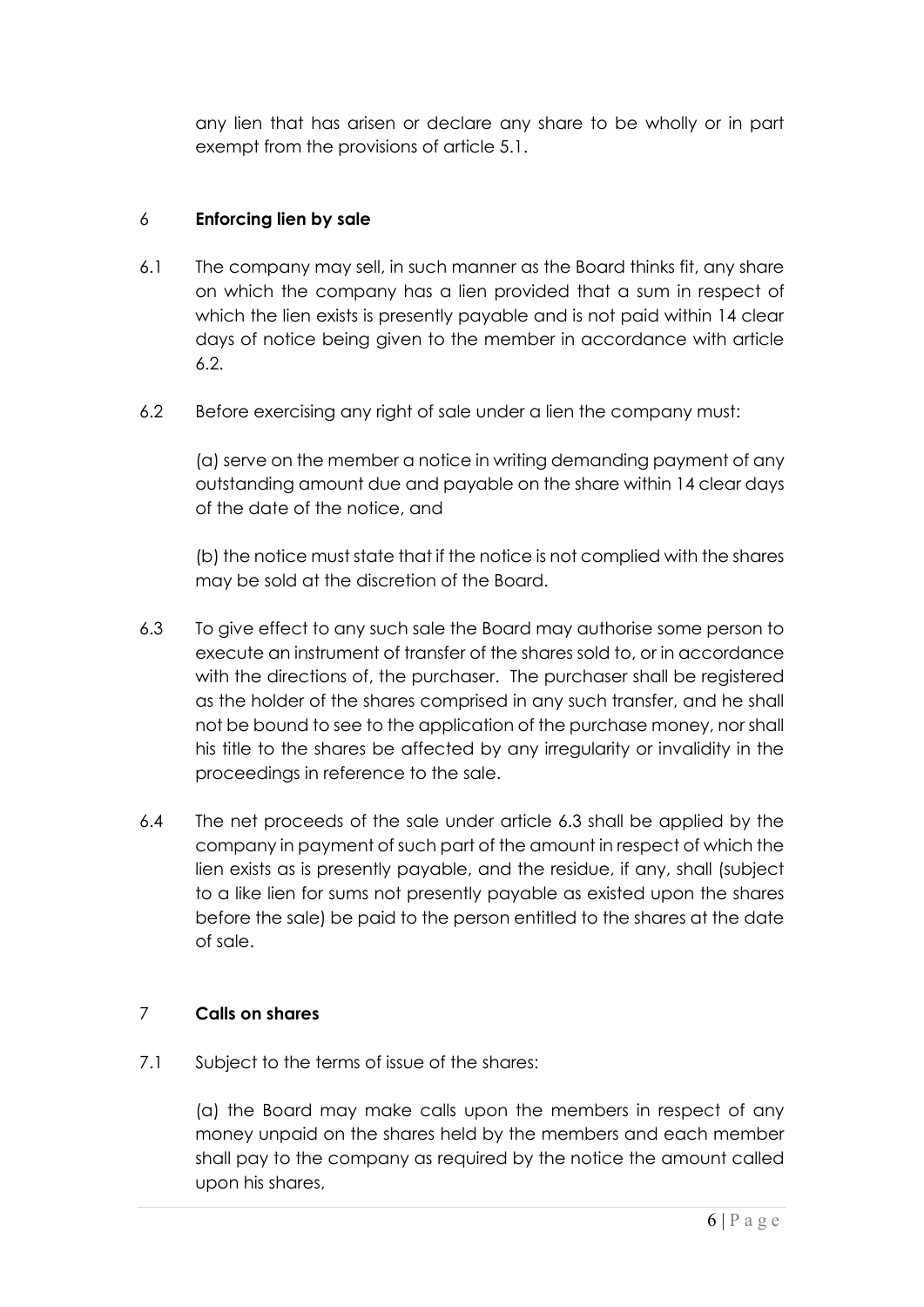(b) a call is only valid if the Board gives the members at least 14 clear days' notice specifying when and where payment is to be made,

(c) at the absolute discretion of the Board a call may be postponed in whole or in part, and

(d) a member on whom a call is made shall remain liable for calls made upon him regardless of any subsequent transfer of his shares.

- 7.2 A call is deemed to have been made at the time when the resolution of the Board authorising the call was passed.
- 7.3 The Board may on an issue of shares differentiate between holders as to the amounts and times of payment of calls on their shares.
- 7.4 Joint holders of shares are jointly and severally liable to pay all calls in respect of those shares.
- 7.5 The company may charge interest on any amount that remains unpaid from the day the call became due and payable until such time as the call is paid. That interest may be fixed by the terms of the issue of the share but if no amount is fixed then it shall be 10% per annum. The company may also charge the person obliged to pay the call any costs or expenses that have been incurred by the company due to that nonpayment. The Board may, at its absolute discretion, waive payment of any interest or charges under this article 7.5.
- 7.6 The company may receive from any member in advance any amount uncalled and unpaid upon any shares held by that member and may, until the date on which the amount becomes payable pursuant to a call, pay interest on the amount at a rate agreed between the Board and the member.
- 7.7 Where a call has not been paid within the time for payment, all rights and privileges attaching to that share, including the right to vote at any general meeting, are suspended until such time as the call and any interest and expenses (if any) are paid. The Board may, in its absolute discretion, waive any suspension of rights under this article 7.7.

# 8 **Forfeiture of shares**

8.1 If a call remains unpaid after it has become due and payable the Board may exercise its right to declare the share forfeit.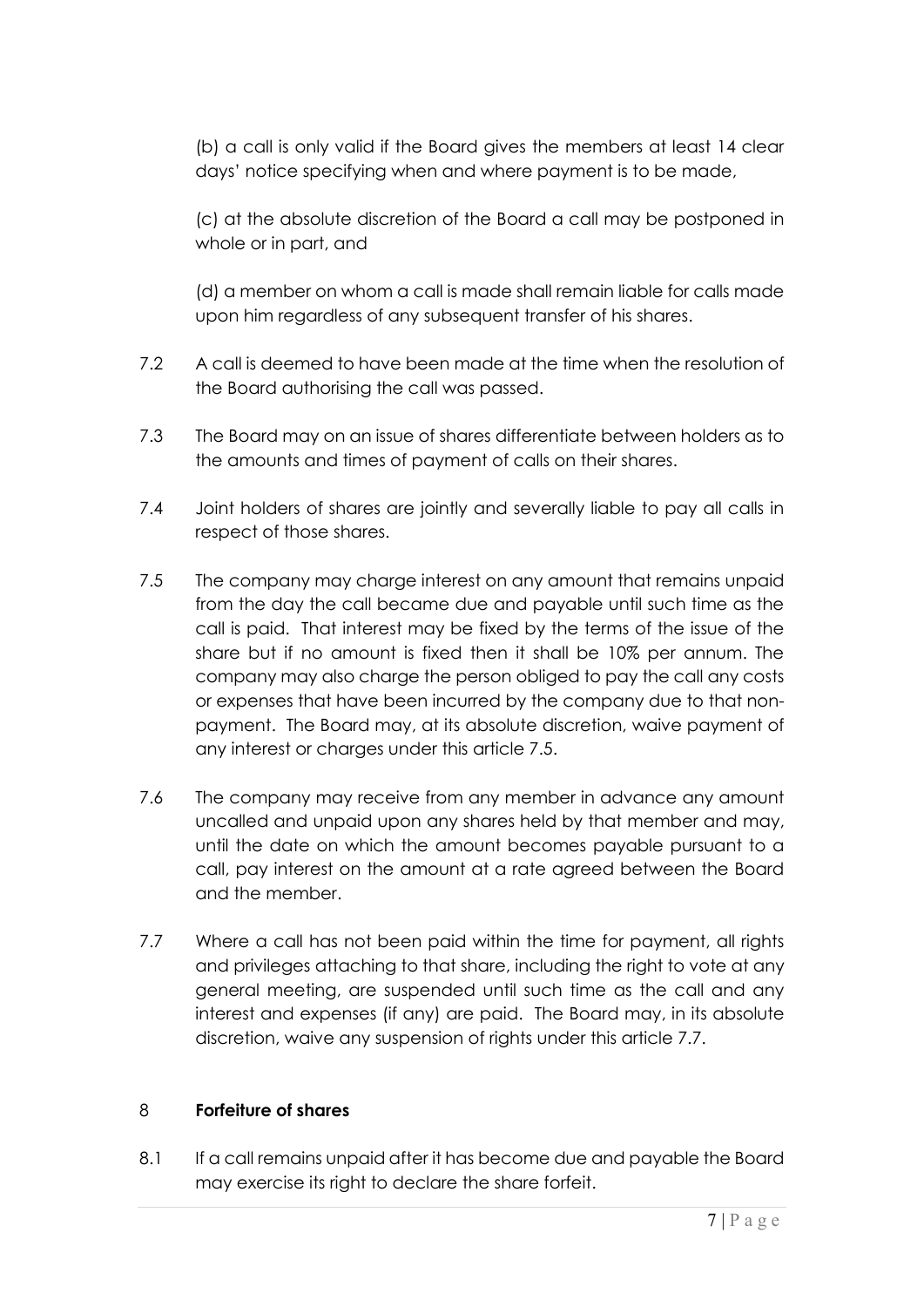8.2 Before exercising any right of forfeiture the Board must:

(a) serve on the member a notice in writing (a "**forfeiture notice**") demanding payment of any outstanding amount due and payable on the share,

(b) the notice must name a date not less than 14 clear days after the date of the notice at which time the call must be paid,

(c) the notice must contain a statement that if the call is not paid by the date specified in the forfeiture notice, the Board may exercise a right to declare the share forfeit, and

(d) the notice must state the place where payment is to be made and the accepted payment methods.

- 8.3 If the member does not comply with the forfeiture notice the Board may, by resolution, declare that the share is forfeit. That forfeiture shall include all dividends, distributions or other money payable in respect of the forfeited share (include any interest which may have accrued and any expenses which may have been incurred by the company in respect thereof). The forfeiture takes effect at the time of the declaration (the **"date of forfeiture**").
- 8.4 Subject to the requirements of the Law a forfeited share may be:

(a) sold, re-allotted, or transferred to such person and on such terms and in such manner as the Board may determine,

- (b) cancelled, or
- (c) held as a treasury share.
- 8.5 The holder of a share that has been forfeited ceases to be a member in respect of that share and the member's name is deemed to have been removed from the register on the date of forfeiture. The holder of the share remains liable to the company for any calls made or payable on such shares on the date of forfeiture and associated interest and expenses.
- 8.6 A declaration in writing by a director or the secretary that a share has been duly forfeited or surrendered on the date stated in the declaration shall be conclusive evidence of the facts therein against all persons claiming to be entitled to the shares and the declaration shall (subject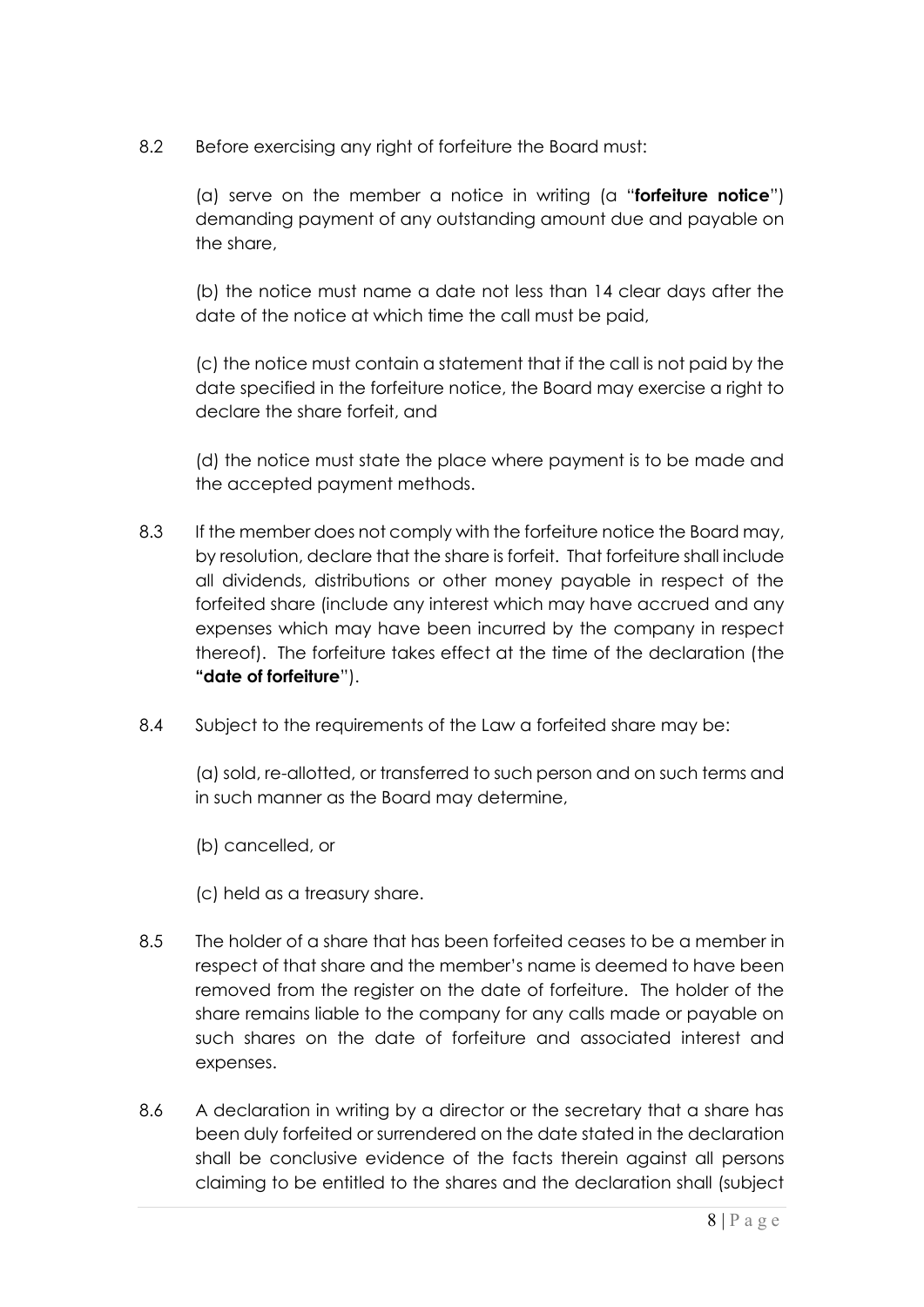to the execution of an instrument of transfer if necessary) constitute a good title to the share and the person to whom the share is disposed of shall not be bound to see the application of the consideration, if any, nor shall his title to the share be affected by any irregularity in, or invalidity of, the proceedings in reference to the forfeiture or disposal of the share.

# 9 **Transfers and registration of shares**

- 9.1 A transfer of shares shall be made in any form which the Board may approve and shall be executed by or on behalf of the transferor and, unless the share is fully paid, by or on behalf of the transferee.
- 9.2 Every instrument of transfer shall be left at the registered office of the company, or such other place as the Board may prescribe, with the certificate (if any) of every share to be transferred and such other evidence as the Board may reasonably require to prove the title of the transferor or his right to transfer the shares.
- 9.3 The Board may refuse to register a transfer of shares or may refuse to register a transfer until such information as the Board may require has been provided. The Board is not obliged to provide any reasons for a refusal under this article.
- 9.4 If the Board refuses to register a transfer of shares it shall, within a period of 2 months after the date on which the Board resolved to refuse the transfer, send to the transferor a written notice of the refusal and return the instrument of transfer to the transferor.
- 9.5 The person transferring the shares remains the holder of the shares until the transfer is registered and the name of the person to whom they are being transferred is entered in the register in respect of the shares.
- 9.6 These articles are subject to, and do not limit or restrict the company's powers to transfer shares in accordance with, the *Uncertificated Securities (Enabling Provisions) (Guernsey) Law, 2005*.

# 10 **Suspension of share transfers by the Board**

10.1 The registration of transfers of shares may be suspended at such times and for such a period (not exceeding in aggregate 30 days in any calendar year) as the Board may determine.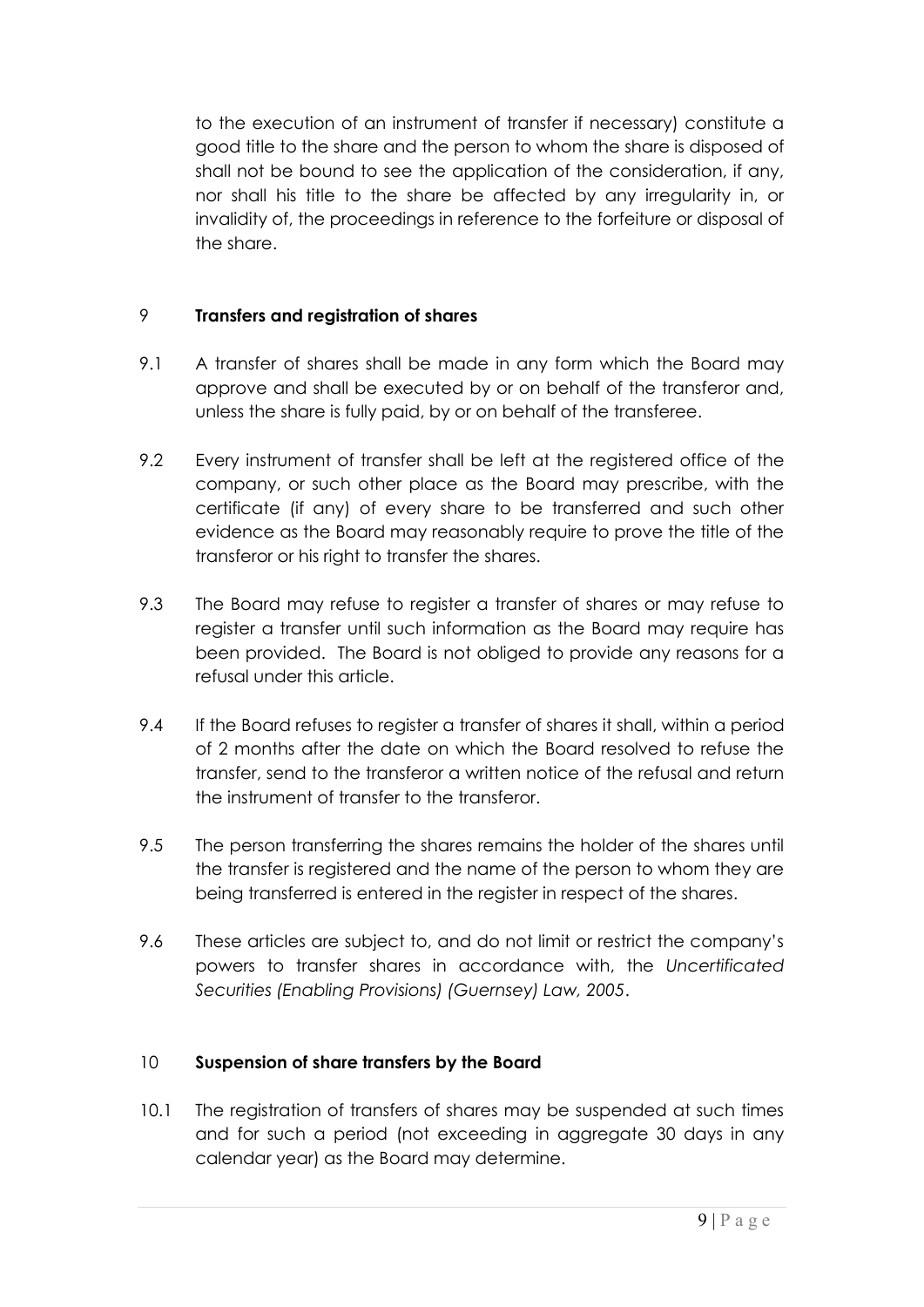# 11 **Share certificates**

- 11.1 If the Board elects to issue share certificates, within 2 months after allotment or lodgement of transfer (or within such other period as the conditions of issue shall provide), every member shall be entitled to receive one certificate for all of his shares or, if the member so requests, several certificates each for one or more of his shares.
- 11.2 Every such certificate shall be signed in accordance with the common signature, shall specify the shares to which it relates, and the amount paid up thereon, provided that in respect of a share or shares jointly held by several persons the company shall not be bound to issue more than one certificate, and delivery of a certificate to one of several joint holders shall be sufficient delivery to all such holders.
- 11.3 If a share certificate is defaced, lost or destroyed, it may be renewed on such terms (if any) as to evidence and indemnity and the payment of the expenses of the company in connection with the matter and generally upon such terms as the Board shall think fit.

### 12 **Transmission of shares**

- 12.1 Subject to the provisions of section 290 of the Law, where a member dies and that member does not own shares jointly, then the company will recognise only the personal representative of the deceased shareholder as being entitled to the deceased member's interest in the shares. Where a member dies and that member owned shares jointly, the company will recognise only the surviving joint holder or holders as being entitled to the deceased member's interest in the shares.
- 12.2 Where a member becomes insolvent, has his affairs declared *en désastre* or has a preliminary vesting order made against his Guernsey realty, becomes bankrupt, suspends payments or compounds with creditors, or is adjudged insolvent the Board shall not be obliged to register the transfer of the share to the person entitled to the shares until that person provides to the Board such information as the Board may reasonably require to establish that person's entitlement to the shares. The person so entitled may:
	- (a) elect to be registered as the holder of the shares, or

(b) subject to the Law and these articles, choose to transfer the shares to another person by giving a completed transfer form to the company.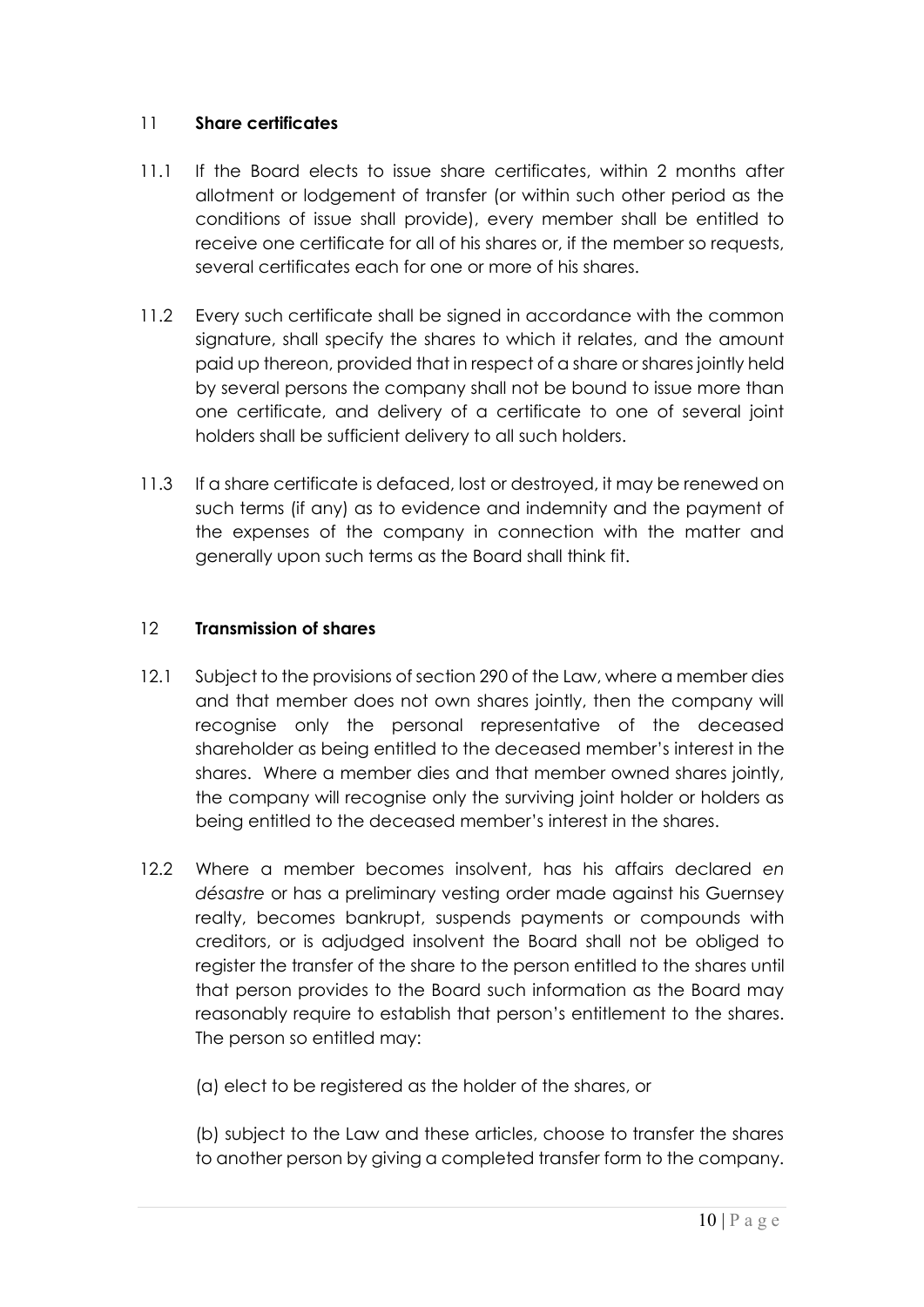### 13 **Dividends and distributions**

- 13.1 Subject to the rights attaching to each share, the company is not liable to pay interest or any other penalty on any dividends or distributions paid by the company.
- 13.2 The Board may deduct from any dividend or distribution any sum of money which may be due from that member as a result of any unpaid call on the share, or any other debt due and owing from the member to the company.
- 13.3 Any dividend or distribution which has remained unclaimed for 10 years from the date when it became due for payment shall, if the directors so resolve, be forfeited and cease to remain owing by the company.
- 13.4 The Board may issue shares in lieu of dividends in accordance with section 306 of the Law.

### 14 **Appointment and removal of directors**

- 14.1 The company shall have at least one director and may have as many directors as the shareholders by ordinary resolution approve.
- 14.2 If for any reason whatsoever including death, resignation, removal or unavailability, the office of a director becomes vacant or is deemed vacant pursuant to article 14.3 below, the Board may appoint as a director a person who is willing to act and who, in the opinion of the Board, is an appropriate person to be appointed.
- 14.3 The office of a director shall be deemed vacant if:

(a) he has been absent, without permission, from Board meetings for more than 6 months,

(b) he becomes otherwise ineligible or incapable of continuing to act as a director for whatever reason,

(c) he has had his affairs declared *en désastre* or has a preliminary vesting order made against his Guernsey realty, becomes bankrupt, suspends payments or compounds with creditors, or is adjudged insolvent,

(d) he is requested to resign in writing signed by all the other directors of the company (being not less than two in number), or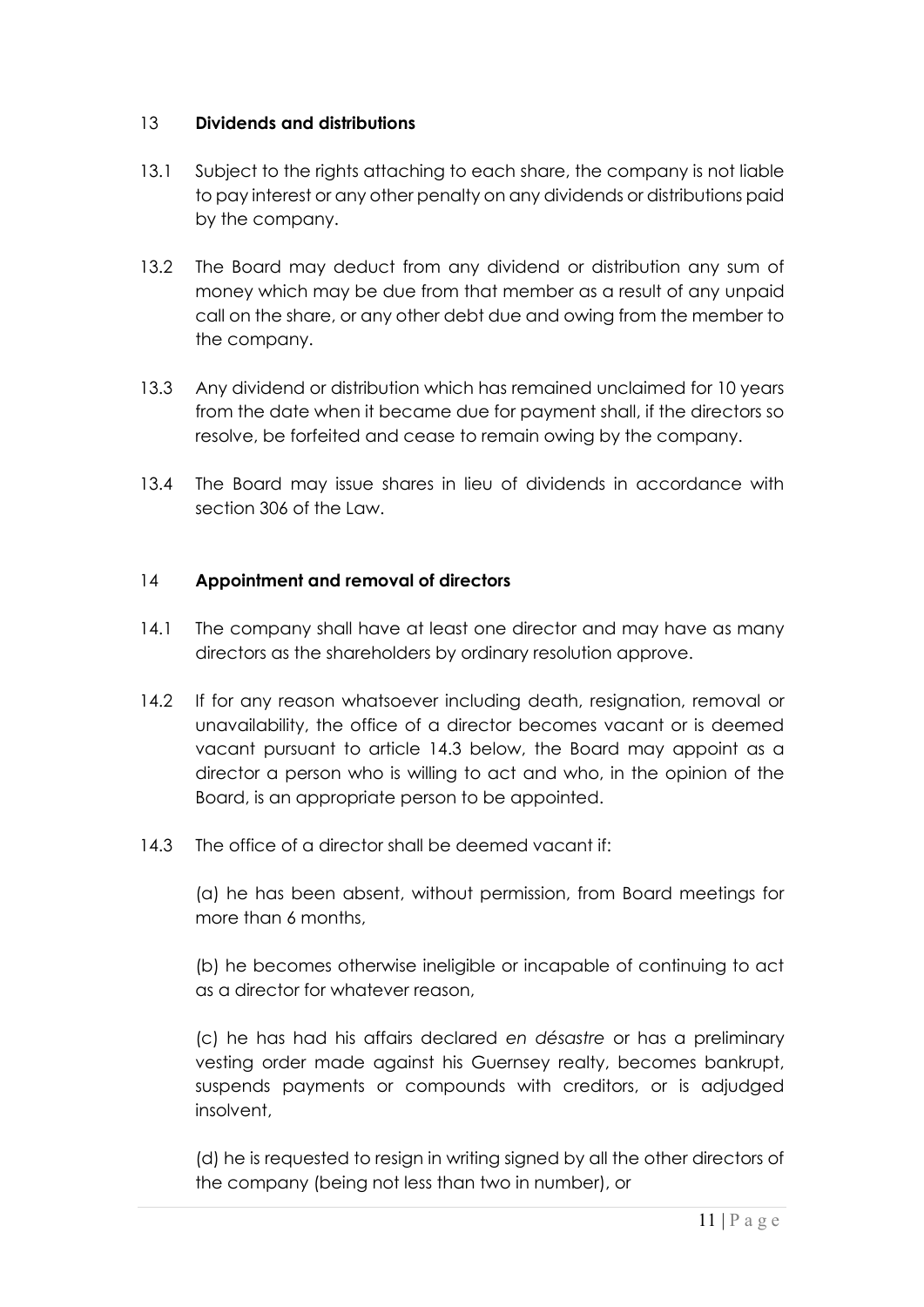(e) the members by ordinary resolution declare that he shall cease to be a director.

14.4 A director (other than an alternate director) may appoint an alternate to exercise some or all of his powers as a director for either an indefinite or a specified period. The appointment of an alternate director must be in writing and a copy of the appointment must be given to the company. The appointment may be terminated at any time by instrument in writing signed by the appointing director a copy of which must be given to the company. The company shall give the alternate director notice of board meetings if requested to do so by the appointing director. Where an alternate director exercises the appointing director's powers the exercise is as effective as if the powers were exercised by the director. An alternate director shall cease to be an alternate if the director who appointed him ceases to be a director.

# 15 **Remuneration and expenses**

- 15.1 The members shall by ordinary resolution specify the directors' (and where appointed the secretary's) remuneration.
- 15.2 Each director may be paid all expenses properly incurred in connection with the discharge of his duties as a director.
- 15.3 An alternate director is entitled to be paid any expenses properly incurred in connection with the discharge of his duties as an alternate director including any fees agreed to be paid. An alternate director is not entitled to be otherwise remunerated unless the members approve such remuneration by ordinary resolution.

# 16 **Delegation of powers**

16.1 The Board may delegate to a committee consisting of one or more directors, any managing director, or any person holding an executive office of the company, such of its powers as the Board considers appropriate and desirable to be exercised by such committee or officer. Any such delegation may be made on such conditions, revoked, altered, or otherwise varied as the Board thinks fit.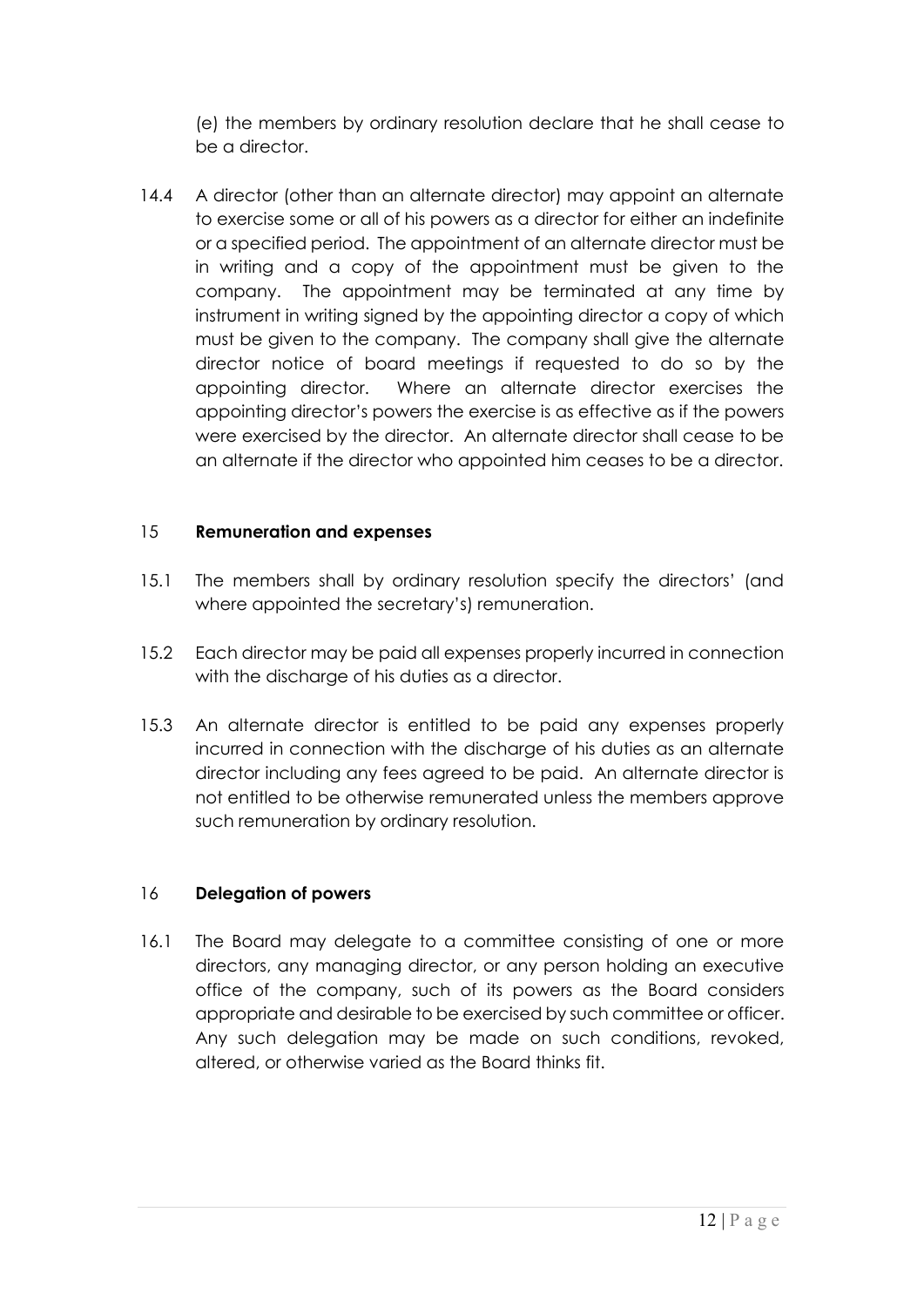# 17 **Appointment of agent**

17.1 The Board may appoint any person (including any officer or employee of the company) to act as the agent of the company for such purpose and on such conditions as it determines, including the authority for the agent to execute documents on behalf of the company or delegate all or any of his powers.

# 18 **Power of attorney**

- 18.1 Subject to the Law, the Board may from time to time (and at any time) by power of attorney appoint any person, firm, or body of persons, whether nominated directly or indirectly by the Board, to be the attorney of the company for such purpose and with such of the Board's powers, authorities and discretion and for such period and subject to such conditions as it may think fit, and any such power of attorney may contain such provisions for the protection or convenience of persons dealing with any such attorney as the Board may think fit and may also authorise any such attorney to delegate all or any of the powers, authorities and discretion vested in him.
- 18.2 A power of attorney given by the company shall be valid if executed by the company under the common signature of the company.

#### 19 **Secretary**

- 19.1 The members may (but are not obliged to) appoint a company secretary by ordinary resolution. For the avoidance of doubt, the members may appoint one of the directors as company secretary or appoint a person who is not a director as the company secretary.
- 19.2 Where the members do not choose to appoint a secretary the directors may (but are not obliged to) appoint one of their number to act as both a director and company secretary.
- 19.3 The functions of the company secretary are those listed in section 171(a) – (e) of the Law and the company secretary has a duty to take reasonable steps to ensure these are carried out.
- 19.4 The company secretary may be removed in accordance with article 14.3 as if the company secretary were a director.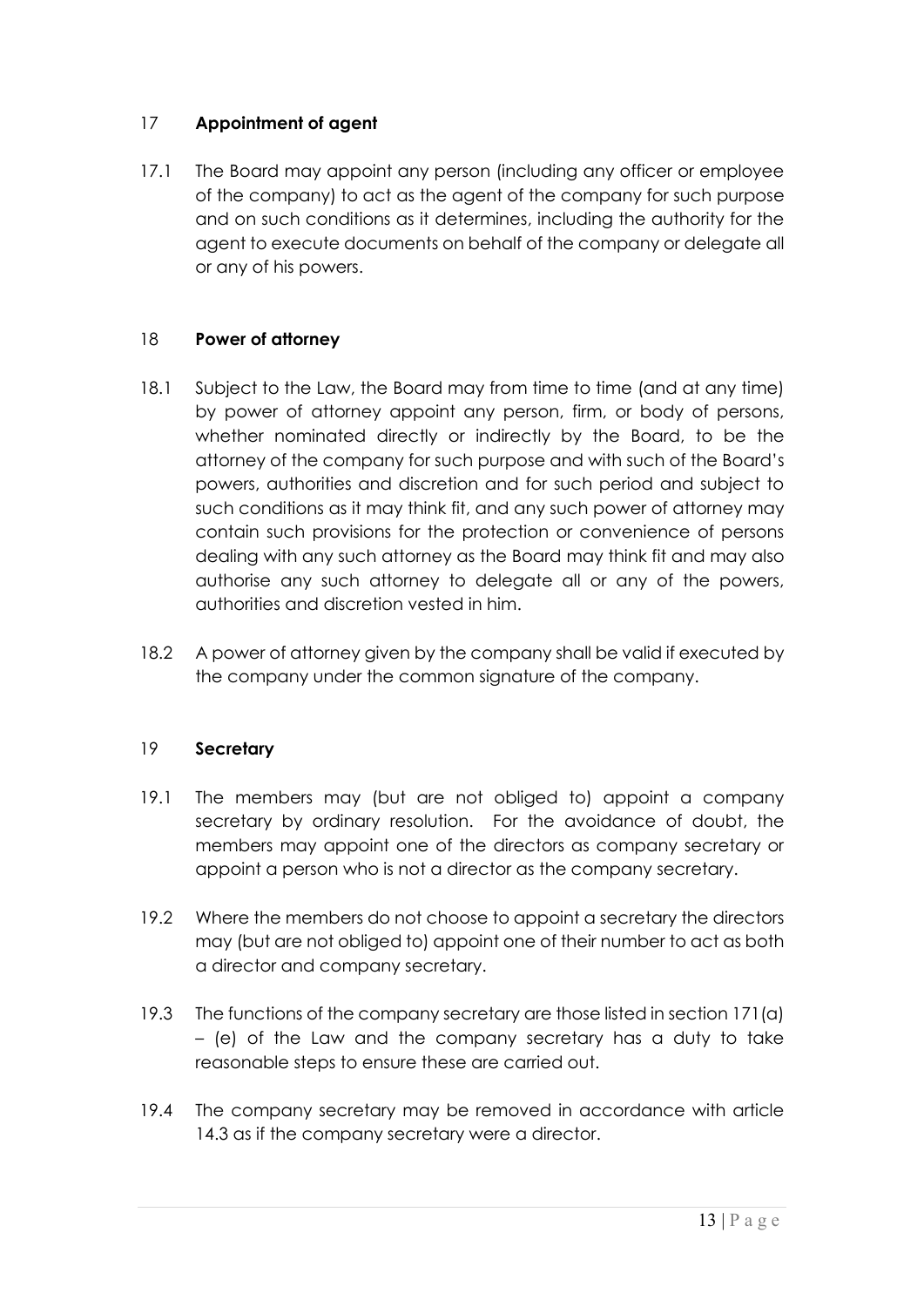# 20 **Indemnity**

- 20.1 The directors, secretary and other officers or employees of the company shall be indemnified out of the assets of the company to the fullest extent permitted by the Law from and against all actions, costs, charges, losses, damages and expenses which they or any of them may incur or sustain by reason of any contract entered into or any act done, concurred in or omitted, in or about the execution of their duty or supposed duty or in relation thereto.
- 20.2 An alternate director is entitled to be indemnified under this clause as if he were a director.
- 20.3 The directors may without the sanction of the company in general meeting authorise the purchase or maintenance by the company for any officer or former officer of the company of any insurance which is permitted by the Law in respect of any liability which would otherwise attach to such officer or former officer.

# 21 **Board meetings**

- 21.1 The directors may regulate their proceedings as they think fit and may determine amongst themselves any matter relating to the proceedings of Board meetings including:
	- (a) the number and frequency of meetings,
	- (b) the quorum required for the holding of meetings,
	- (c) the appointment and removal of a Chairman of the Board, and
	- (d) the establishment of committees of the Board.
- 21.2 Unless the directors otherwise resolve under paragraph 21.1(b) the quorum for a Board meeting shall be two directors unless the company has a single director. In that case the single director alone is deemed to be a quorum.
- 21.3 Where a director and his alternate director are present, the alternate director shall not be counted as part of any quorum nor shall he be entitled to vote.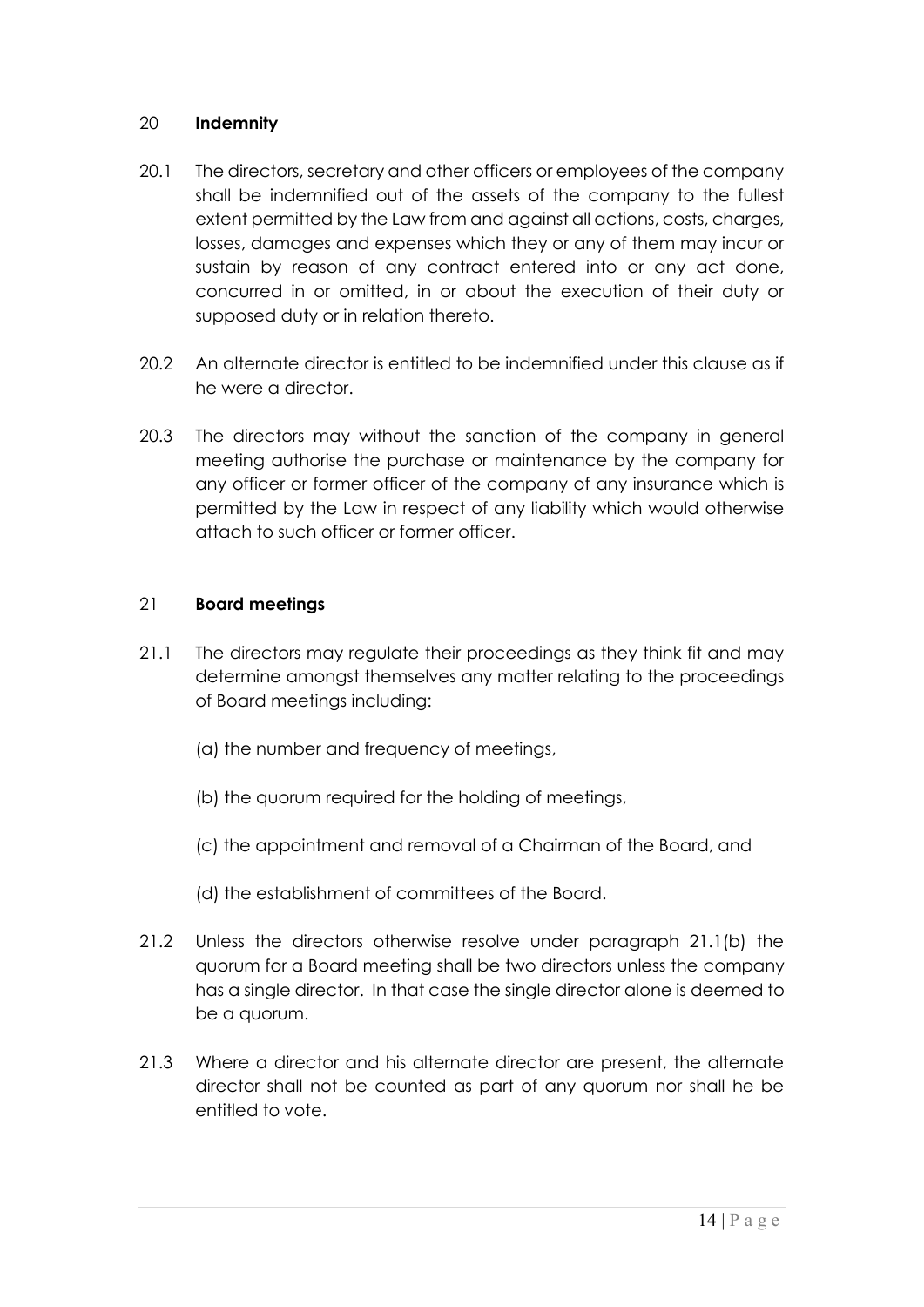- 21.4 Questions arising at any Board meeting shall be decided by a majority of votes. Each director is entitled to cast a single vote. In the case of an equality of votes the Chairman shall have a second or casting vote.
- 21.5 The Board may pass a resolution without convening a Board meeting if all directors entitled to vote on the resolution sign and date a document containing a statement that they are in favour of the resolution set out in the document (a "**circulating resolution**"). The circulating resolution may be executed by each director in counterpart. The circulating resolution is passed when the last director entitled to vote signs the circulating resolution.

# 22 **Notice**

- 22.1 All members are deemed to have agreed to accept communication from the company by electronic means unless the members notify the company otherwise. Notice under this article 22.1 must be in writing and signed by the member and delivered to the company's registered office or such other place as the Board directs.
- 22.2 A member present, either in person or by proxy, at any meeting of the company or of the holders of any class of shares in the company is deemed to have received notice of the meeting and, where requisite, of the purpose for which it was called.
- 22.3 Every person who becomes entitled to a share shall be bound by any notice in respect of that share which, before his name is entered in the register of members, has been duly given to a person from which he derives his title.

# 23 **Extraordinary General Meetings**

23.1 All general meetings save those called under section 199 of the Law shall be called **"Extraordinary General Meetings".**

# 24 **General meetings**

- 24.1 No business shall be transacted at any meeting unless a quorum is present in accordance with the Law and these articles.
- 24.2 If such a quorum is not present within half an hour from the time appointed for the meeting, or if during a meeting such a quorum ceases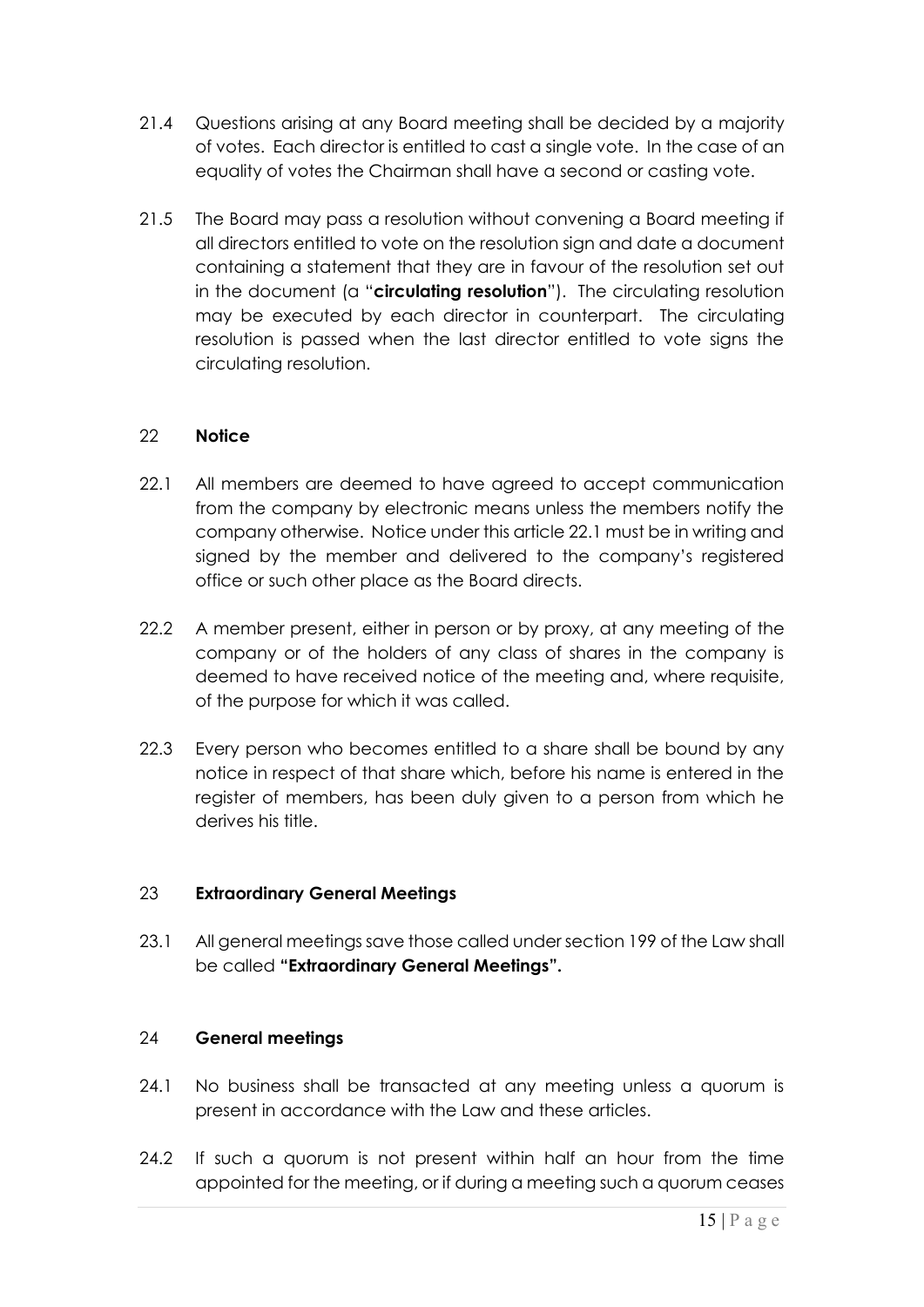to be present, the meeting, if convened by or upon the requisition of members, shall be dissolved. If otherwise convened, it shall stand adjourned to the same day in the next week at the same time and place, or such day, time and place as the Chairman may determine and, if at such adjourned meeting a quorum is not present within five minutes from the time appointed for the holding of the meeting, those members present in person or by proxy shall be a quorum.

# 25 **Election and powers of Chairman**

- 25.1 The Chairman of any general meeting shall be either:
	- (a) the Chairman of the Board,

(b) in the absence of the Chairman, or if the Board has no Chairman, then the Board shall nominate one of their number to preside as Chairman,

(c) if neither the Chairman of the Board nor the nominated director are present at the meeting then the directors present at the meeting shall elect one of their number to be the Chairman,

(d) if only one director is present at the meeting then he shall be Chairman of the general meeting, or

(e) if no directors are present at the meeting then the members present shall elect a Chairman for the meeting by an ordinary resolution.

25.2 The Chairman of the general meeting shall conduct the meeting in such a manner as he thinks fit and may adjourn the meeting from time to time from place to place, but no business shall be transacted at an adjourned meeting other than business which might properly have been transacted at the meeting had the adjournment not taken place. In addition the Chairman may limit the time for members to speak.

# 26 **Right of directors to speak**

26.1 A director of the company shall be entitled to attend and speak at any general meeting and at any separate meeting of the holders of any class of shares in the company regardless of whether that director is a member of the company or of the relevant class of shares.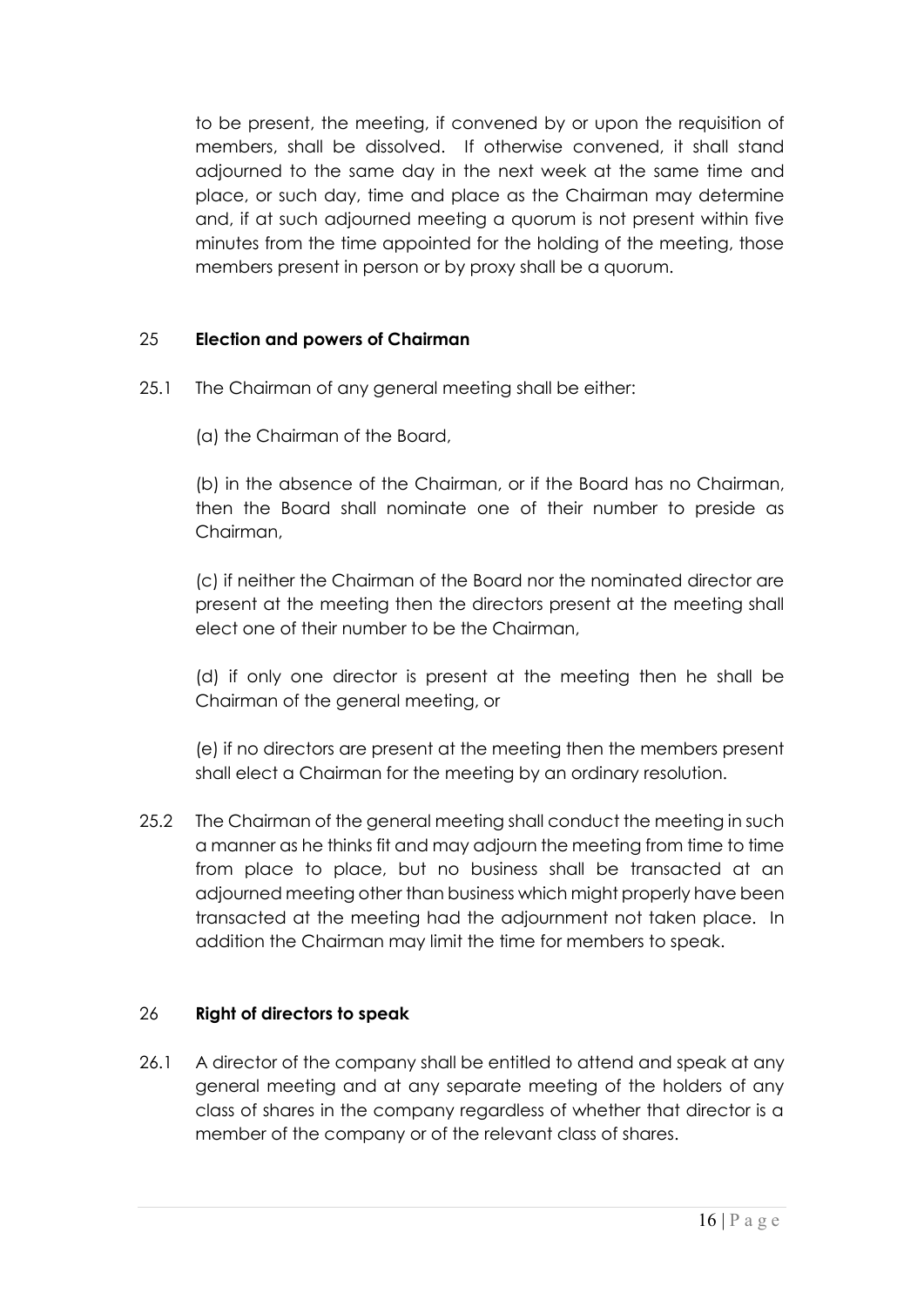# 27 **Voting and polls**

- 27.1 A quorum of members shall be that number of members set out in section 213 of the Law save as provided in article 24.2.
- 27.2 Unless the Board directs otherwise, the rights of a member to vote at a general meeting are suspended if that member has failed to pay any sum due and owing on his share whether that sum is due as a result of a failure to pay a call or otherwise.
- 27.3 Voting on any resolution proposed at a general meeting shall be done on the basis of a show of hands unless a poll is demanded. Where a member is participating in a general meeting under section 217 of the Law, the chairman shall determine how that member's vote on a show of hands shall be counted.
- 27.4 A poll may be demanded in accordance with section 216 and may be demanded by:
	- (a) the Chairman,
	- (b) at least two members having the right to vote on the resolution, or

(c) a member or members representing not less than 10% of the total voting rights of all members having the right to vote on the resolution.

27.5 Subject to the provisions of the Law a poll shall be taken as the Chairman directs and he may:

(a) appoint scrutineers (who need not be members),

(b) fix a time and place for the poll and for the declaration of the results of the poll provided that neither shall take place any later than 30 days following the general meeting, and

(c) if necessary adjourn the general meeting to enable a poll to be organised.

27.6 A poll demanded on the election of a Chairman or on a question of adjournment shall be taken immediately. A poll demanded on any other questions shall be taken either immediately or at such day, time and place as the Chairman directs, not being more than 30 days after the poll is demanded. The demand for a poll shall not prevent the continuance of a meeting for the transaction of any business other than the question on which the poll was demanded. If a poll is demanded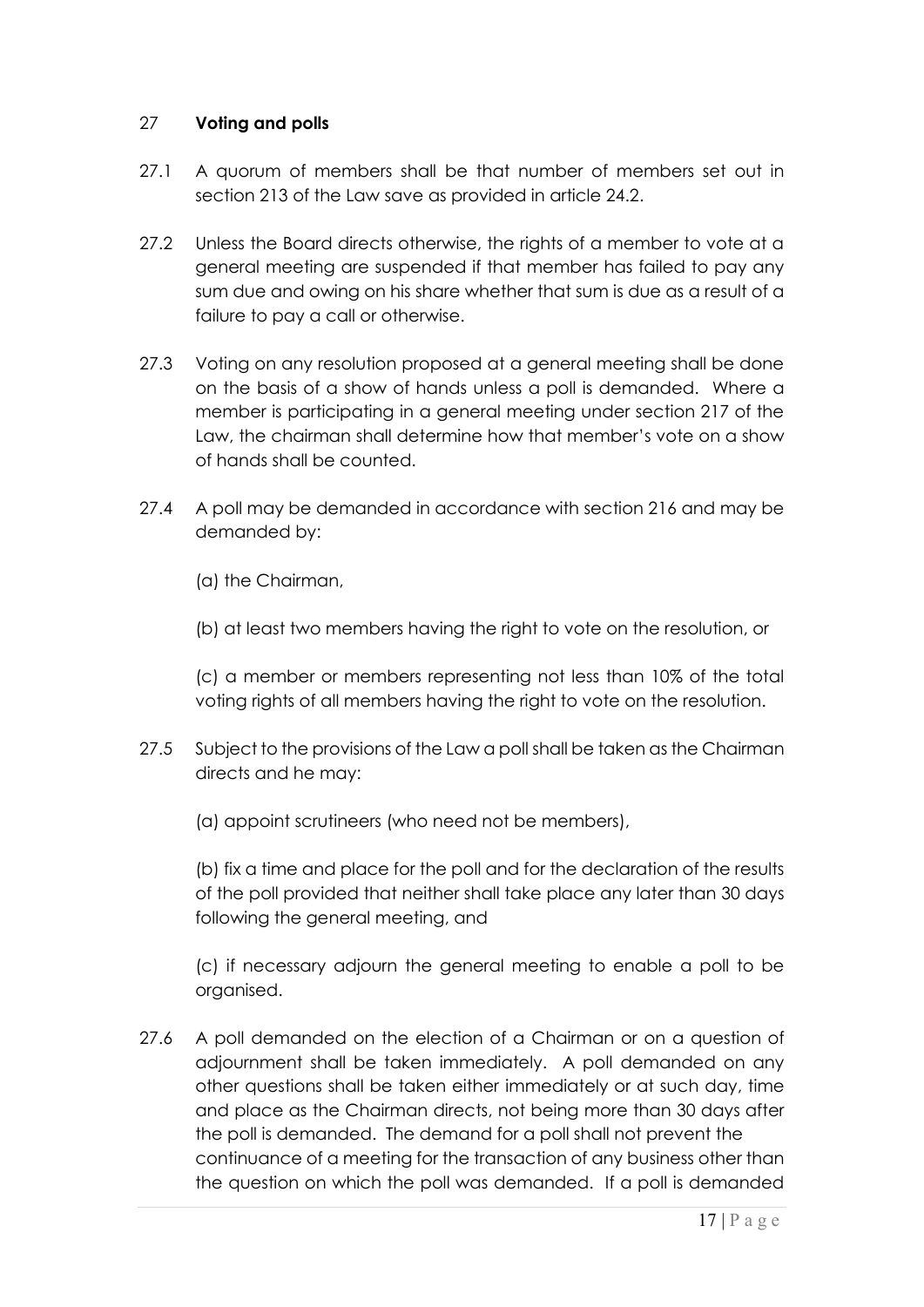before the declaration of the result of a show of hands and the demand is withdrawn, the meeting shall continue as if the demand had not been made.

27.7 No notice need be given of a poll not taken immediately if the day, time and place at which it is to be taken are announced at the meeting at which it is demanded. In any other case at least seven clear days' notice shall be given specifying the day time and place at which the poll is to be taken.

### 28 **Proxies**

- 28.1 An instrument appointing a proxy shall be in writing, executed by or on behalf of the member and shall be in the form approved by the Board. The Board may resolve to permit instruments appointing proxies to be received by facsimile or email.
- 28.2 An instrument appointing a proxy is only valid if it is:
	- (a) sent to the company's registered office, or

(b) sent by facsimile to the telephone number nominated by the Board of the company if the Board resolves to accept proxy appointments by facsimile, or

(c) sent by email to the email address nominated by the company if the Board resolves to accept proxy appointments by email.

28.3 If the Board resolves under paragraph 28.2(b) or (c) to accept proxy appointments by facsimile or email then the notice of general meeting must contain the nominated facsimile number and email address.

# 29 **Bodies corporate acting by representatives**

29.1 Any body corporate which is a member of the company may appoint such other person as it thinks fit to act as its representative at any meeting of the company or of any class of members of the company and exercise the member's powers accordingly.